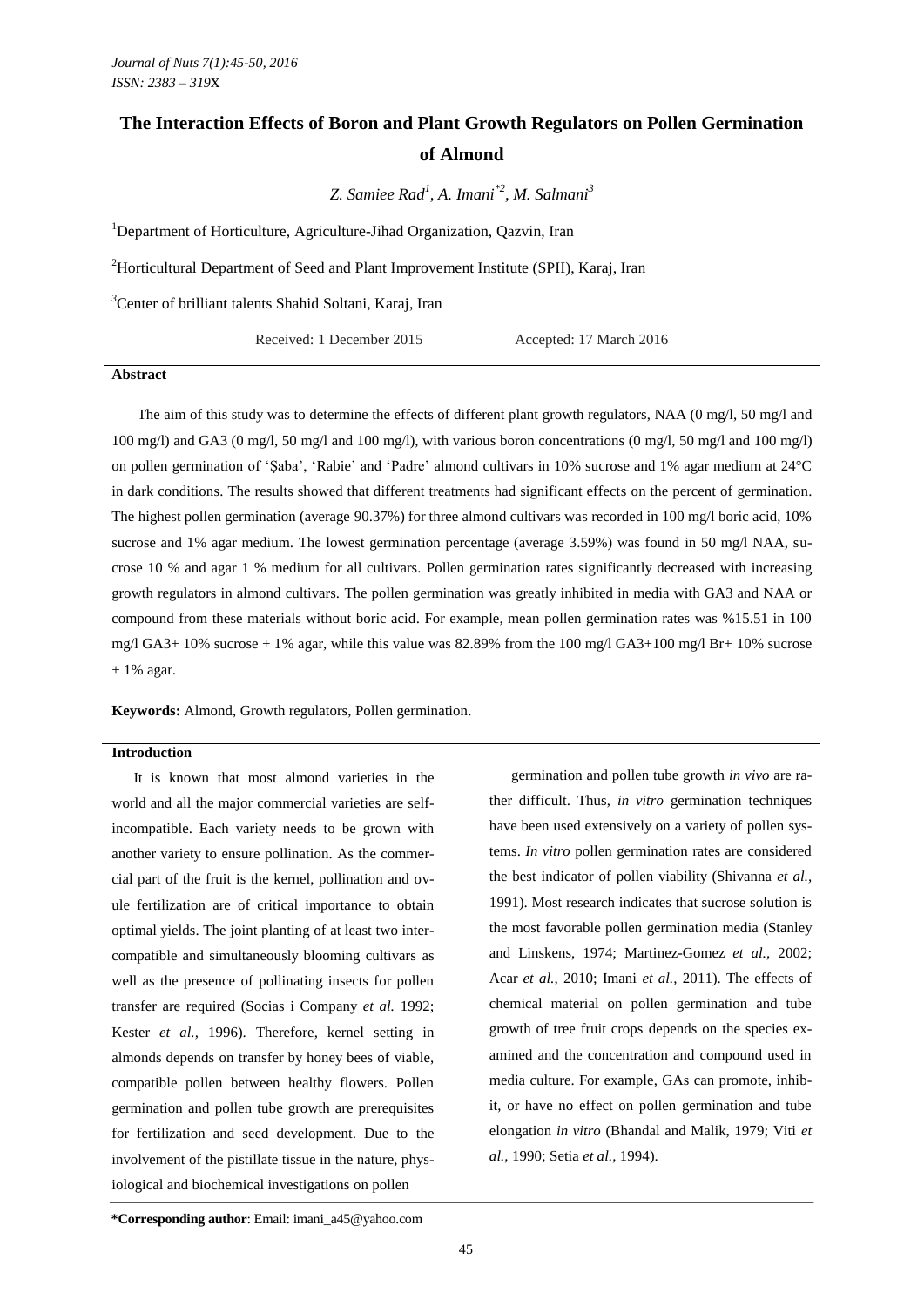.<br><del>2393 - 3394 - 3395 - 3395</del>

Vitagliano and Viti (1988) found that Siapton 10L, a polypeptide-amino-acid mixture obtained by protein hydrolysis, stimulated in vitro pollen germination of almond, apricot and peach, whereas GA3 was without effect and paclobutrazol was inhibitory. Acar *et al.* (2010) found that pollen germination of pistachio cultivars were greatly reduced with increased GA3 concentration in the germination medium and reached the lowest value at the 100 ppm GA3. Germination was decreased at 25 ppm in  $H_3BO_3$  and gradually increased again to 100 ppm. Gibberellic acid had adverse effects on pollen germination of pistachio.

Boron seems to be involved in many processes including sugar transport, cell wall synthesis and maintenance, membrane integrity, and RNA, indole acetic acid (IAA) and phenol metabolism (Loomis and Durst 1992, Dordas and Brown, 2000). Its precise role has not been elucidated. Recently, it was demonstrated that boron is not only essential in pollen germination and style tube formation but has a vital function in fertilization of flowering crops. *In vitro* boron culture of pollen from most species often leads to improved germination and tube growth of pollen (Wang *et al.,* 2003; Holdaway-Clarke and Hepler, 2003). Nyomora *et al.* (2000) showed that foliar-applied boron reduced bursting of tubes during in vitro germination and the addition of B (100 mg/l) to the culture media significantly increased in vitro germination and tube growth of pollen from trees sprayed with 0.8 kg B/ha, decreased germination in pollen from trees sprayed with 1.7 or 2.5 kg B/ha, and had little effect on tube growth of pollen from trees sprayed with 1.7 or 2.5 kg B/ha.

Base on several recent studies (Bhandal and Malik, 1979; Viti *et al.,* 1990; Swamy and Khanna, 1991; Setia *et al.,* 1994; Acar *et al.,* 2010), the effects of GAs on pollen germination and tube elongation *in vitro* has been different. GAs in absence of boric acid and in higher concentrations had inhibitory effects (Acar *et al.,* 2010), while lower concentrations and the presence of boric acid have stimulating effects on pollen germination and tube growth (Bolat *et al.,*

1999; Viti *et al.,* 1990). Base on a study by Korkutal *et al* (2008), gibberellic acid affected the grape berry by killing pollens and causing grape varieties to become seedless.

Although studies have been conducted on the effects of chemical material on pollen germination and pollen tube growth of almond (Kester *et al.,* 1996; Nyomora, *et al.,* 2000; Mussen and Montague, 2004; Tosun and Koyuncu, 2007), very few have been carried out on the interaction of boron and growth regulators on *in vitro* pollen germination for almond.

The objective of this study was to determine the effects of different chemical materials on pollen germination rate of different almond cultivars and to investigate the interaction of various concentrations of boron and growth regulators on *in vitro* pollen germination of almond.

#### **Materials and Methods**

### *Pollen collection*

Branches with closed flowers were cut from trees of three almond cultivars ('Şaba', 'Rabie' and 'Padre') growing at the Research Station of Horticulture, Seed and Plant Improvement Institute (SPII)'s orchard of Kamal Shahr in Karaj, Iran. Pollen was collected in large quantities from these cuttings at 24 hours after cutting, and as freshly opened blossoms at room temperature (20–25°C) (Imani *et al.,* 2011). Pollen grains were collected and stored in glass jars with silica pellets and fitted with air-tight caps at 4°C and were used when required.

#### *In vitro pollen germination*

To determine the effects of different growth regulators: NAA and GA3 with various boron concentrations on the pollen germination of 'Rabie,' 'Saba' and 'Padre' almond cultivars, 14 different culture media were prepared containing different compositions including different levels of NAA (0 mg/l, 50 mg/l and 100 mg/l); GA3 (0 mg/l, 50 mg/l and 100 mg/l) with various boron concentrations (0 mg/l, 50 mg/l and 100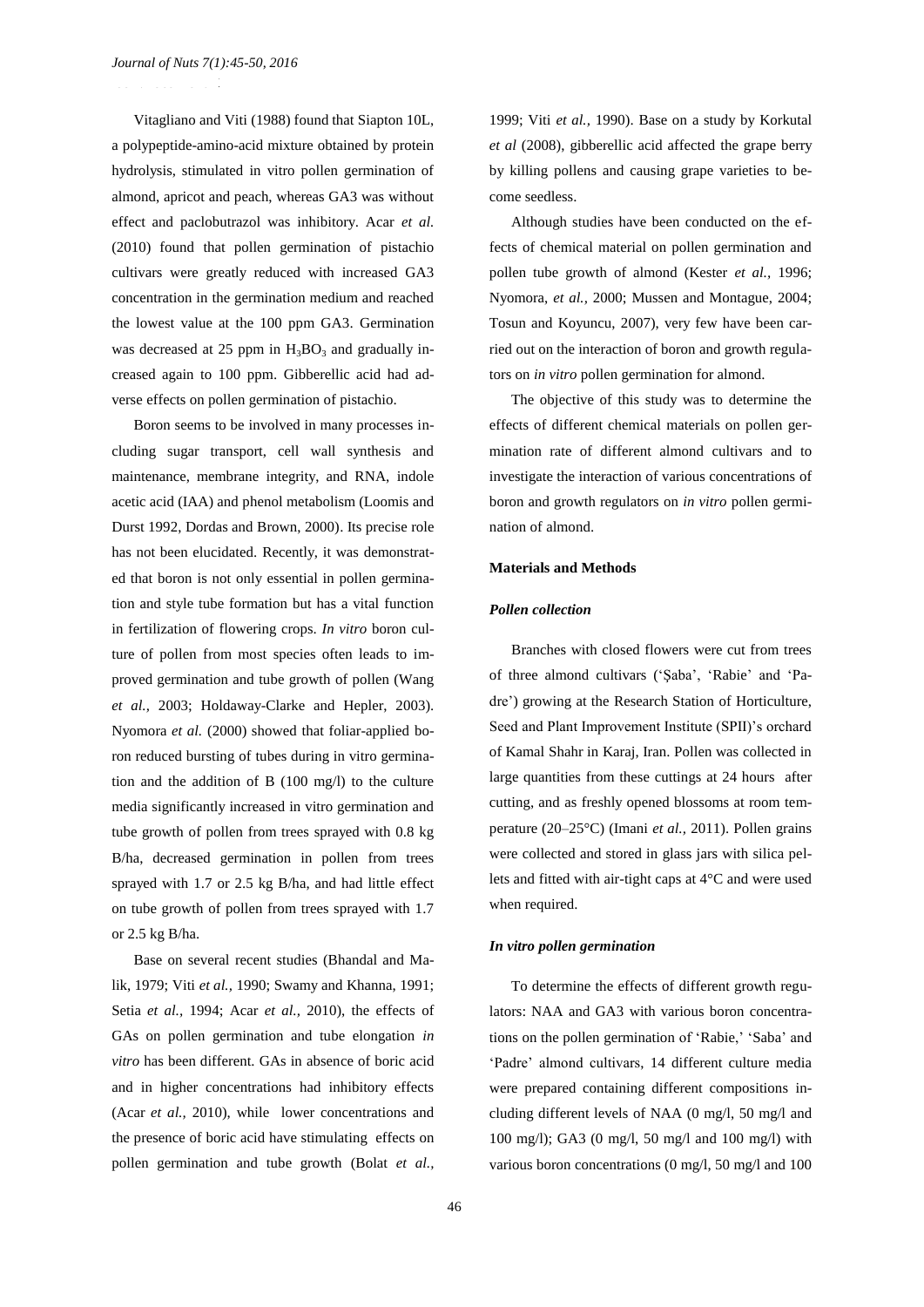mg/l) in 10% sucrose and 1% agar medium at 24°C in dark conditions in 2011. Pollen grains were uniformly scattered onto the medium in Petri dishes and blotted to imbibe all the grains. The Petri dishes were covered and placed in a culture chamber and incubated at  $24\pm2\degree$ C in darkness for 24 hours. The percentage of pollen germination and pollen tube length was determined under a light transmission Nikon type-2 microscope. Pollen grains were recorded as germinated when the pollen tube was equal to or longer than the diameter of the pollen grain (Henny, 1977). Data on pollen germination percentage was determined by dividing the number of germinated pollen grains per field of view by the total number of pollen grains per field of view (Imani *et al.,* 2011). The statistical anal-

ysis was performed using Microsoft Excel (2007) and SAS software (SAS Institute Inc, 1990) and means were compared using Duncan's Multiple Range Test (DMRT).

# **Results**

The results of the effects of different growth regulators, including NAA (0 mg/l, 50 mg/l and 100 mg/l); GA3 (0 mg/l, 50 mg/l and 100 mg/l) with various boron concentrations (0 mg/l, 50 mg/l and 100 mg/l), on the pollen germination and tube growth of 'Şaba,' 'Rabie' and 'Padre' almond cultivars in 10% sucrose and 1% agar medium at 24°C in dark conditions are shown in Tables 1-3.

**Table 1. Germination percentage of pollen almond cultivars as affected by the boron (H3BO3) and growth regulators level of the germination medium.**

| Treatment             | Germination (%) |         |         |
|-----------------------|-----------------|---------|---------|
|                       | 'Saba'          | 'Rabie' | 'Padre' |
| $C^1$                 | 80.65a          | 70.34c  | 90.76a  |
| $B_1+C$               | 56.76b          | 70.68c  | 80.45b  |
| $B_2+C$               | 85.54a          | 90.23a  | 95.35a  |
| $G_1 + C$             | 18.81c          | 15.07f  | 10.67d  |
| $G_2+C$               | 5.37d           | 2.23g   | 3.56d   |
| $N_1 + C$             | 5.54d           | 2.56g   | 4.67d   |
| $N_2+C$               | 10.65d          | 20.45f  | 10.23d  |
| $G_1 + N_1 + C$       | 20.89c          | 20.23f  | 10.54d  |
| $B_1 + G_1 + N_1 + C$ | 80.34a          | 75.86c  | 90.12a  |
| $N_1 + G_2 + C$       | 22.23c          | 10.76g  | 10.23d  |
| $N_2 + B2 + C$        | 80.76a          | 80.45b  | 80.12b  |
| $G_2 + B_2 + C$       | 85.45a          | 85.45b  | 80.34b  |
| $N_2 + G_2 + C$       | 15.65c          | 30.76e  | 27.45c  |
| $N_2 + G_2 + B_2 + C$ | 50.05b          | 45.67d  | 80.23b  |

 ${}^{1}C$  =10% sucrose and 1% agar (control); B<sub>1</sub>=50 mg/l boric acid; B<sub>2</sub>=100 mg/l boric acid; N<sub>1</sub>=50 mg/l naphthalene acetic acid; N<sub>2</sub>=100 mg/l naphthalene acetic acid; G<sub>1</sub>= 50 mg/l gibberellic acid; G<sub>2</sub>= 100 mg/l gibberellic acid

 $*$  Means followed by the similar letter(s) are not significantly different by Duncan test (P<0.05).

| different treatments of the germination medium |                        |  |
|------------------------------------------------|------------------------|--|
| cultivar                                       | Pollen germination (%) |  |
| 'Saba'                                         | 45.88 a                |  |
| 'Rabie'                                        | 44 33 a                |  |
| 'Padre'                                        | 48.19 a                |  |

**Table 2. Average of pollen germination of almond cultivars as affected by the** 

\* Means followed by the similar letter(s) are not significantly different by Duncan test (P<0.05).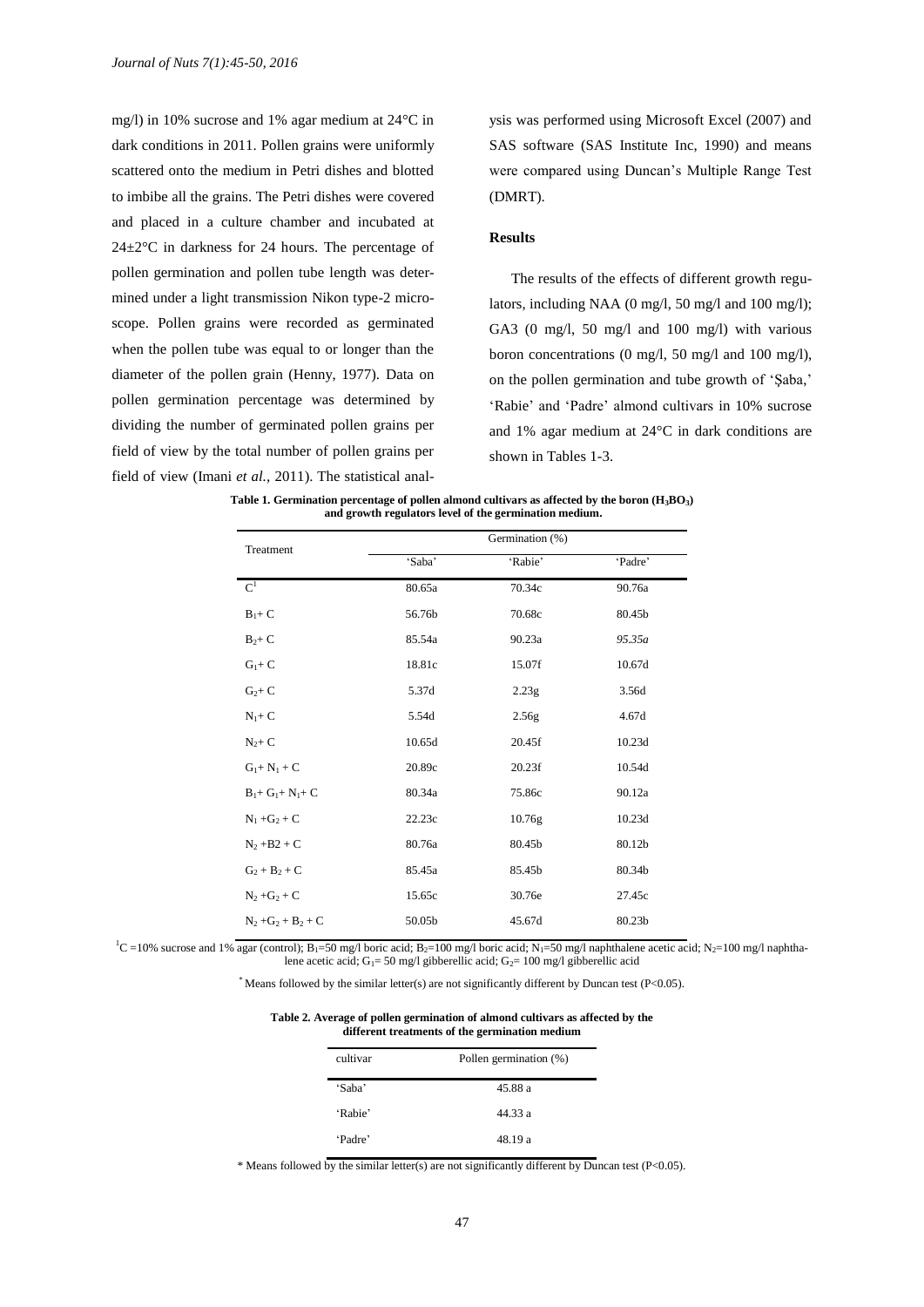| Treatment             | Average germination (%) |  |
|-----------------------|-------------------------|--|
| $\mathbf C$           | $80.58 b^*$             |  |
| $B_1+C$               | 70.58 c                 |  |
| $B_2+C$               | 90.37 a                 |  |
| $G_1 + C$             | 15.51 f                 |  |
| $G_2+C$               | $3.72$ g                |  |
| $N_1 + C$             | 4.25 $g$                |  |
| $N_2+C$               | 13.77 f                 |  |
| $G_1 + N_1 + C$       | 17.22 f                 |  |
| $B_1 + G_1 + N_1 + C$ | 82.10 b                 |  |
| $N_1 + G_2 + C$       | 12.86 f                 |  |
| $N_2 + B_2 + C$       | 80.31 b                 |  |
| $G_2 + B_2 + C$       | 82.89 b                 |  |
| $N_2 + G_2 + C$       | 25.32 e                 |  |
| $N_2 + G_2 + B_2 + C$ | 64.045d                 |  |

**Table 3. Average of percent germination of almond cultivars pollen as affected by the boron (H3BO3) and growth regulators level of the germination medium**

\* Means followed by the similar letter(s) are not significantly different by Duncan test (P<0.05).

## **Discussion**

Most almond varieties in the world and all the major commercial varieties are self-incompatible. The commercial part of the fruit is the kernel. Therefore, kernel setting in almonds depends on the transfer of viable, compatible pollen between healthy flowers by honey bees (Kester *et al*., 1996). *In vitro* pollen germination rates are considered to be the best indicator of pollen viability (Shivanna *et al.,* 1991). The results shown in Table 3 indicated that the highest pollen germination (average 90.37%) for 'Şaba,' 'Rabie' and 'Padre' almond cultivars was recorded at 85.54%, 90.23% and 95.35% in 100 mg/l boric acid, 10% sucrose and 1% agar medium, respectively. The lowest germination percentage (average 3.59%) was found in 100 mg/l GA3, sucrose 10 % and agar 1 % medium for all cultivars.

On the other hand, there were no considerable differences among cultivars in the ability to germinate and pollen tube growth (Table 2). Different media showed significantly different effects with regard to their germination percentage of three almond cultivars

pollen grain following in vitro culture (Table 3). It is evident that the pollen germination was harshly inhibited in media with GA3 and naphthalene acetic acid (NAA) or in compound from these materials that lacked the presence of boric acid. For example, the mean pollen germination rate was %15.51 in 100 mg/l GA3+ 10% sucrose and 1% agar medium, while this value was 82.89 in the 100 GA3+100Br+ 10 % sucrose and 1 % agar medium (Table 1). The results are compatible with the study by Gupta and Mutry (1985). In addition, according to the report by Acar *et al.* (2010), *in vitro* pollen germination of pistachio trees was greatly inhibited by increased gibberellic acid concentration, while it was promoted by increasing boron concentration in the germination medium. As shown in Table 1, all treatments had different effects on the percentage of pollen germination, regardless of cultivar. The positive effects of growth regulators on pollen germination percentage were variable and dependent on material concentration and medium compounds.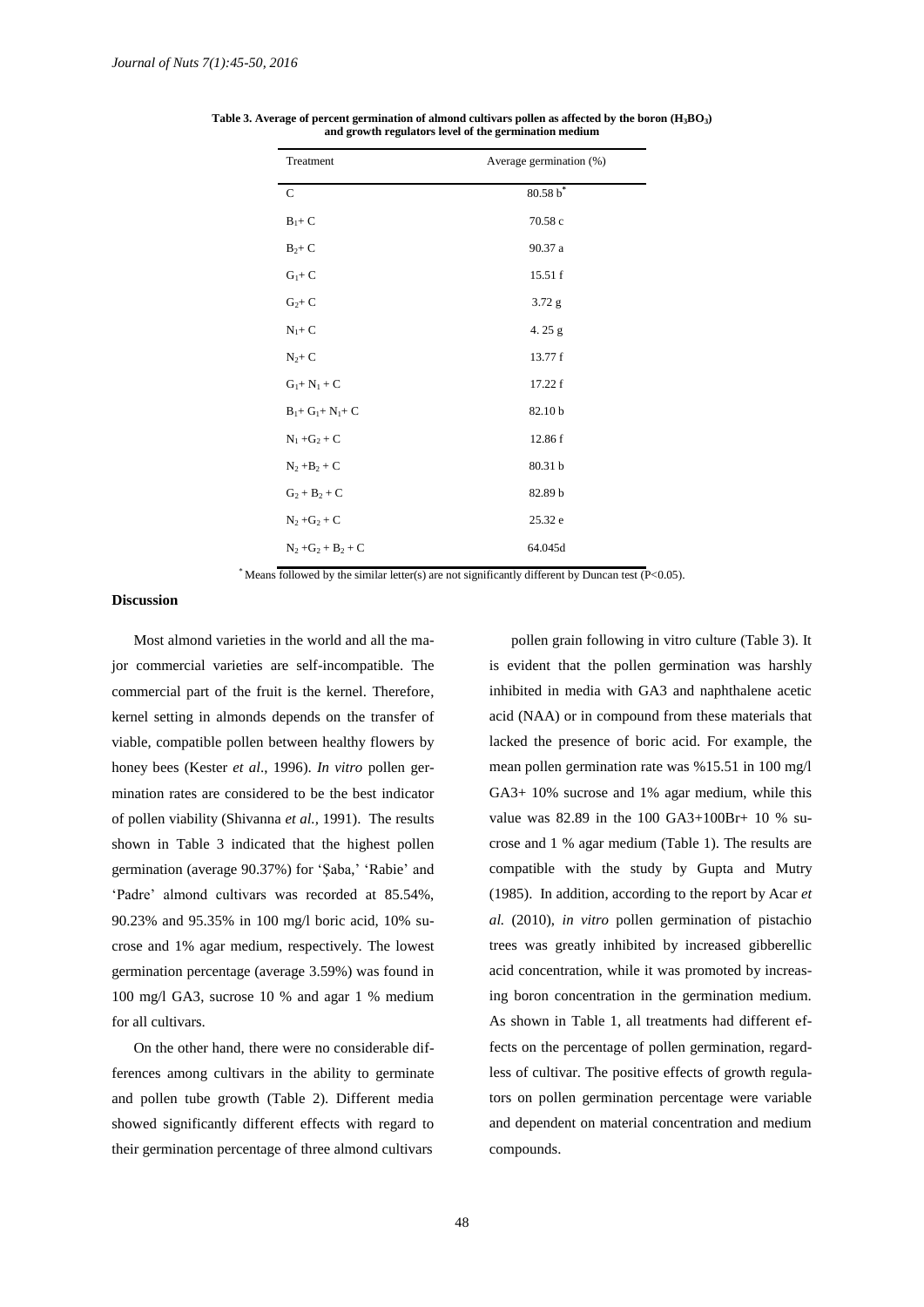The highest pollen germination percentage of Padre was recorded as  $95.35 %$  in 100 mg/l boric acid + 10% sucrose +1% agar, whereas the lowest was 3.56% in basic medium without the presence of boric acid. According to the findings of Brewbaker and Majumder (1961), boric acid is known to be crucial for pollen germination and tube growth, and it is required at concentrations of 100 ppm for almond (Kester and Gradziel, 1996; Martinez-Gomez *et al.,* 2002). Additionally, a role of boron has a vital role in flowering and the fruiting process of almond, as demonstrated by Nyomora and Brown (1997). Similar results were reported on the positive effects of supplemented boric acid on sucrose medium, as it increased the germination rate of pistachio pollen (Brown *et al.,* 1994; Acar *et al.,* 2010).

The limited pollen germination in media containing GA3 and naphthalene acetic acid (NAA) and compound of these materials without the presence of boric acid suggested that these materials are necessary for nutrient uptake and pollen metabolism. Culturing of pollen in boron often resulted in improved germination and tube growth of pollen (Wang *et al.,* 2003; Holdaway-Clarke and Hepler, 2003).

The addition of various concentrations of boric acid to the control greatly enhanced pollen germination, especially at 100 mg/l. The optimum concentration for stimulating germination varied and was dependent on the type and concentrations of medium tested. Higher concentrations of GA3 and naphthalene acetic acid (NAA) and compound from these materials were consistently inhibitory. The negative effects of high concentration of GA3 and naphthalene acetic acid (NAA) and their compound on pollen germination suggested that a definite level of endogenous GA3 and NAA was necessary for normal germination of pollen grains. High concentrations appeared toxic and low concentrations may have been inadequate. The results of our study correlated to the report by Bolat *et al.* (1999) and Acar *et al.* (2010).

In conclusion, *in vitro* pollen germination of almond was inhibited by high concentration of GA3

and NAA and their compound, while it was enhanced by adding boron concentration in the germination medium.

#### **Acknowledgments**

The authors thank Agriculture-Jihad Organization, Qazvin.

# **References**

- Acar I, Ak BE, Sarpkaya K (2010) Effects of boron and gibberellic acid on *in vitro* pollen germination of pistachio (*Pistacia vera* L.) cultivars. African Journal of Biotechnology. 9 (32), 5126-5130.
- Bhandal IS, Malik CP (1979) Effect of gibberellic acid, (2-chloroethyl) phosphoric acid, actinomycin-D and cycloheximide on the activity and leaching of some hydrolases in pollen suspension cultures of *Crotalaria juncea*. Physiology of Plant. 45, 297-300.
- Bolat I, Pirlak L, Karayannis I (1999) Effects of some chemical substances on pollen germination and tube growth in apricot. Acta Horticulturae. 488(1), 341-344.
- Brewbaker J, Majumder SK (1961) Cultural studies of pollen population effect and selfincompatibility inhibition. American Journal of Botany. 48, 457-464.
- Dordas C, Brown PH (2000) Permeability of boric acid across lipid bilayers and factors affecting it. Journal of Membrane Biology. 175, 95–105.
- Gupta M, Mutry YS (1985) *In vitro* hormonal regulation of pollen germination and tube growth of *visia faba* L. Biovigvanam. 112, 156-158.
- Henny R (1977) Effect of sucrose level, medium composition and pH on the in vitro germination of pollen from *Spathiphyllum floribundum* (Linden Andre). N.E. Br. Mauna Loa and Vriesea Malzinei E. Morr. Proceedings of the Florida State Horticultural Society. 90, 304-306.